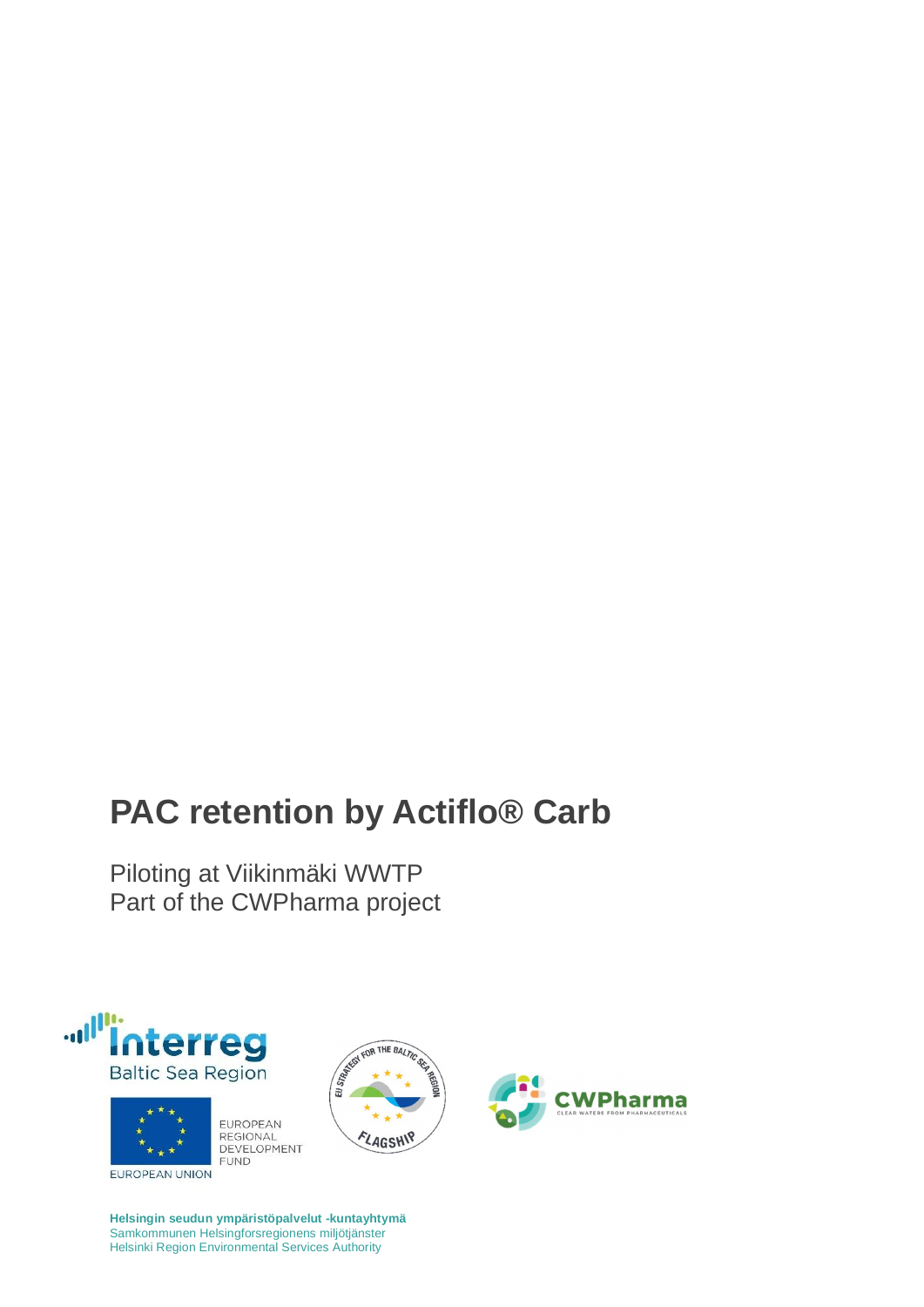#### **Helsinki Region Environmental Services Authority**

P.O. Box 100 FI-00066 HSY phone +358 9 156 11 fax +358 9 1561 2011 **www.hsy.fi**

#### **Contact**

Paula Lindell, phone +358 50 412 3162 paula.lindell@hsy.fi

#### **Copyright**

Kartat, graafit, ja muut kuvat: HSY Kansikuva: HSY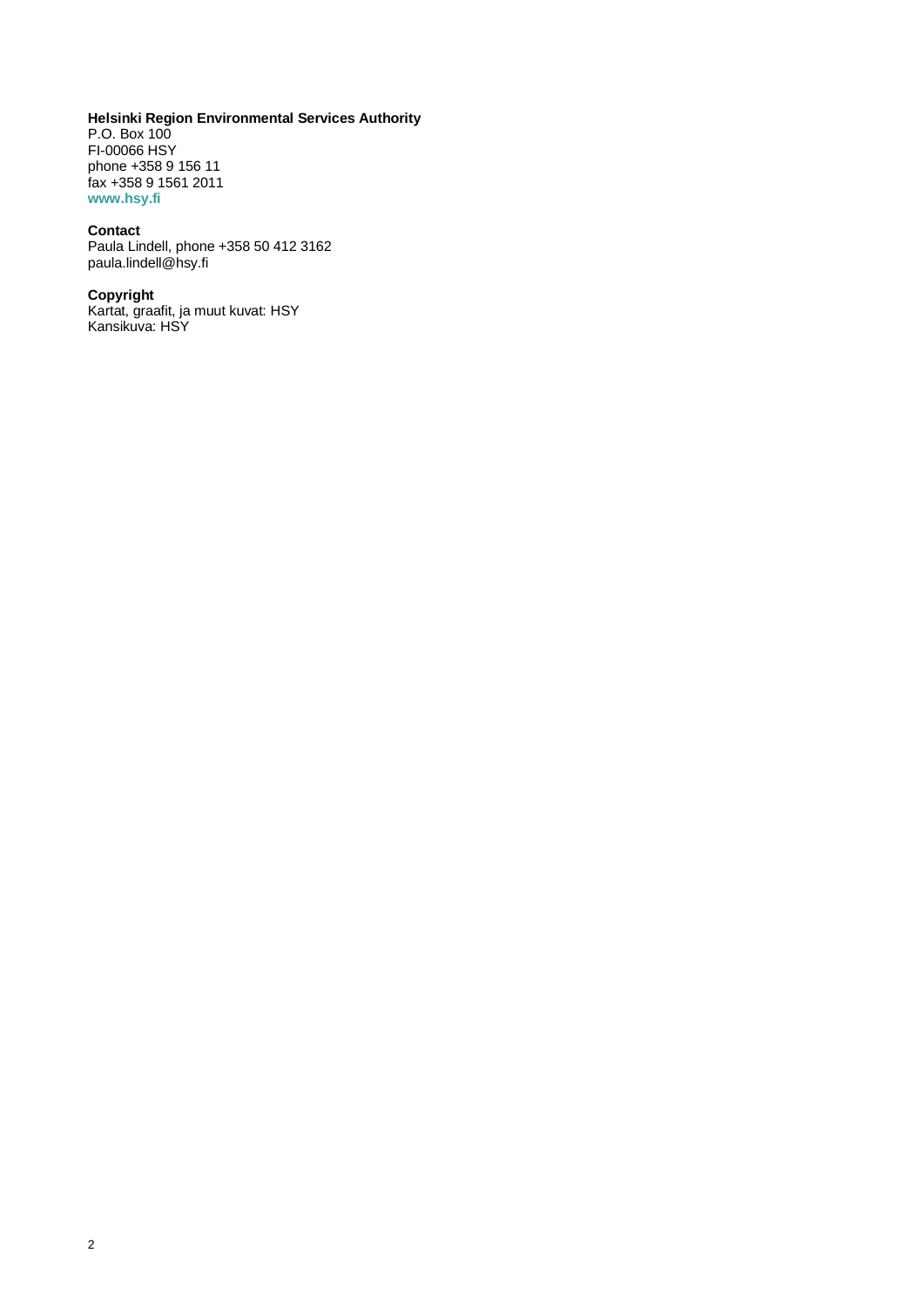# **Table of contents**

| $\mathbf{1}$   |                |       |                                                                                                                                                                                                                                |  |  |  |  |  |
|----------------|----------------|-------|--------------------------------------------------------------------------------------------------------------------------------------------------------------------------------------------------------------------------------|--|--|--|--|--|
|                | 1.1            |       |                                                                                                                                                                                                                                |  |  |  |  |  |
|                | 1.2            |       |                                                                                                                                                                                                                                |  |  |  |  |  |
| 2              |                |       |                                                                                                                                                                                                                                |  |  |  |  |  |
|                | 2.1            |       |                                                                                                                                                                                                                                |  |  |  |  |  |
|                |                | 2.1.1 |                                                                                                                                                                                                                                |  |  |  |  |  |
|                |                | 2.1.2 |                                                                                                                                                                                                                                |  |  |  |  |  |
|                |                | 2.1.3 |                                                                                                                                                                                                                                |  |  |  |  |  |
|                | 2.2            |       |                                                                                                                                                                                                                                |  |  |  |  |  |
|                |                | 2.2.1 |                                                                                                                                                                                                                                |  |  |  |  |  |
|                |                | 2.2.2 |                                                                                                                                                                                                                                |  |  |  |  |  |
|                | 2.3            |       |                                                                                                                                                                                                                                |  |  |  |  |  |
| 3              |                |       |                                                                                                                                                                                                                                |  |  |  |  |  |
|                | 3.1            |       |                                                                                                                                                                                                                                |  |  |  |  |  |
|                |                | 3.1.1 |                                                                                                                                                                                                                                |  |  |  |  |  |
|                |                | 3.1.2 |                                                                                                                                                                                                                                |  |  |  |  |  |
|                | 3.2            |       |                                                                                                                                                                                                                                |  |  |  |  |  |
|                | 3.3            |       |                                                                                                                                                                                                                                |  |  |  |  |  |
| $\overline{4}$ |                |       |                                                                                                                                                                                                                                |  |  |  |  |  |
|                | 4.1            |       |                                                                                                                                                                                                                                |  |  |  |  |  |
|                |                | 4.1.1 |                                                                                                                                                                                                                                |  |  |  |  |  |
|                |                | 4.1.2 |                                                                                                                                                                                                                                |  |  |  |  |  |
|                | 4.2            |       |                                                                                                                                                                                                                                |  |  |  |  |  |
|                |                | 4.2.1 |                                                                                                                                                                                                                                |  |  |  |  |  |
|                |                | 4.2.2 |                                                                                                                                                                                                                                |  |  |  |  |  |
| 5              | Conclusions 18 |       |                                                                                                                                                                                                                                |  |  |  |  |  |
| 6              |                |       | References and the contract of the contract of the contract of the contract of the contract of the contract of the contract of the contract of the contract of the contract of the contract of the contract of the contract of |  |  |  |  |  |
|                |                |       |                                                                                                                                                                                                                                |  |  |  |  |  |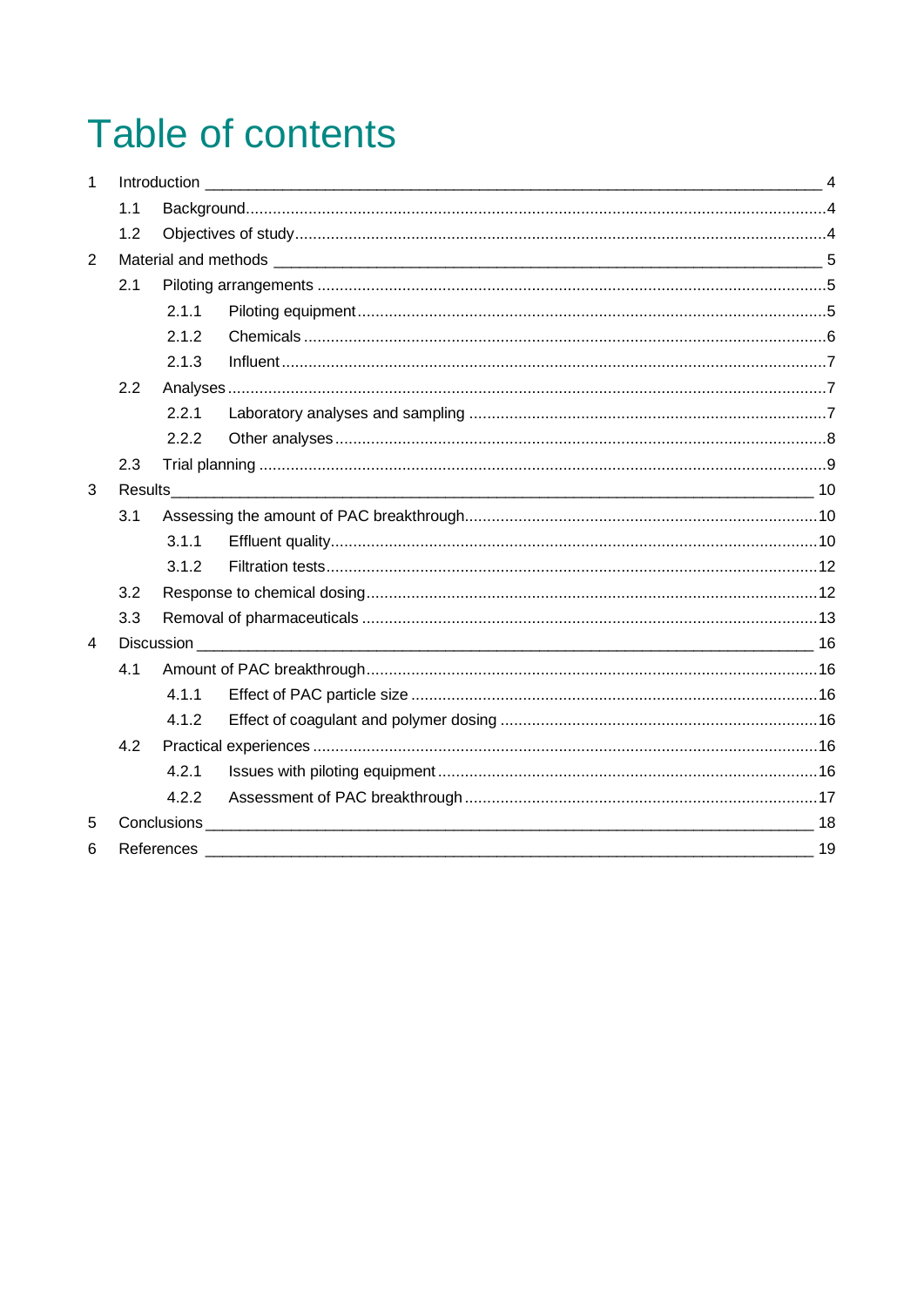## 1 Introduction

### **1.1 Background**

CWPharma (Clear Waters from Pharmaceuticals) is a project funded by EU's Interreg Baltic Sea Region Programme. CWPharma will give tools and recommendations to policy makers, authorities and municipalities on the best ways to reduce emissions of pharmaceuticals in the Baltic Sea Region. In the work package (WP) 3 of CWPharma, advanced wastewater treatment to remove pharmaceuticals from wastewater is studied.

Primarily ozonation and activated carbon treatment can be considered as mature technologies for removing pharmaceuticals from municipal wastewater. Even though ozonation is effective in removing pharmaceuticals, it produces by-products with potential ecotoxicological effects. WP3 explores the alternatives for posttreatment after ozonation to reduce ecotoxicity. The most well-known method for removing ozonation byproducts from wastewater is treatment by powdered activated carbon (PAC). The removal capacity of PAC is well-known in literature, but the separation of PAC from wastewater requires further study.

Helsinki Region Enviromental Services Authority (HSY) has studied the separation of PAC from wastewater at Viikinmäki WWTP with three different technologies. The focus of the study has been in process operation and optimization, not in the removal of pharmaceuticals. The performance of PAC in removing pharmaceuticals and the effects of PAC dosage and residence time on micropollutant removal from wastewater have been previously studied at Viikinmäki WWTP in laboratory scale in 2015 (Castrén 2016).

In this study, the applicability of ballasted sedimentation was tested for PAC retention in pilot-scale. A smallscale piloting unit of the Actiflo® Carb process by Veolia was applied for trial runs at Viikinmäki WWTP.

### **1.2 Objectives of study**

The main objective of the pilot was to examine the retention of PAC by ballasted sedimentation. The focus of the pilot was on PAC retention by coagulation, flocculation and ballasted sedimentation. Two different PAC products with different particle sizes were used and their operational applicability compared.

Research questions:

- How well can PAC be separated with ballasted sedimentation?
- Does PAC particle size affect the results?
- What doses of chemicals are required to achieve minimal PAC breakthrough?
- How can the amount of PAC breakthrough be assessed?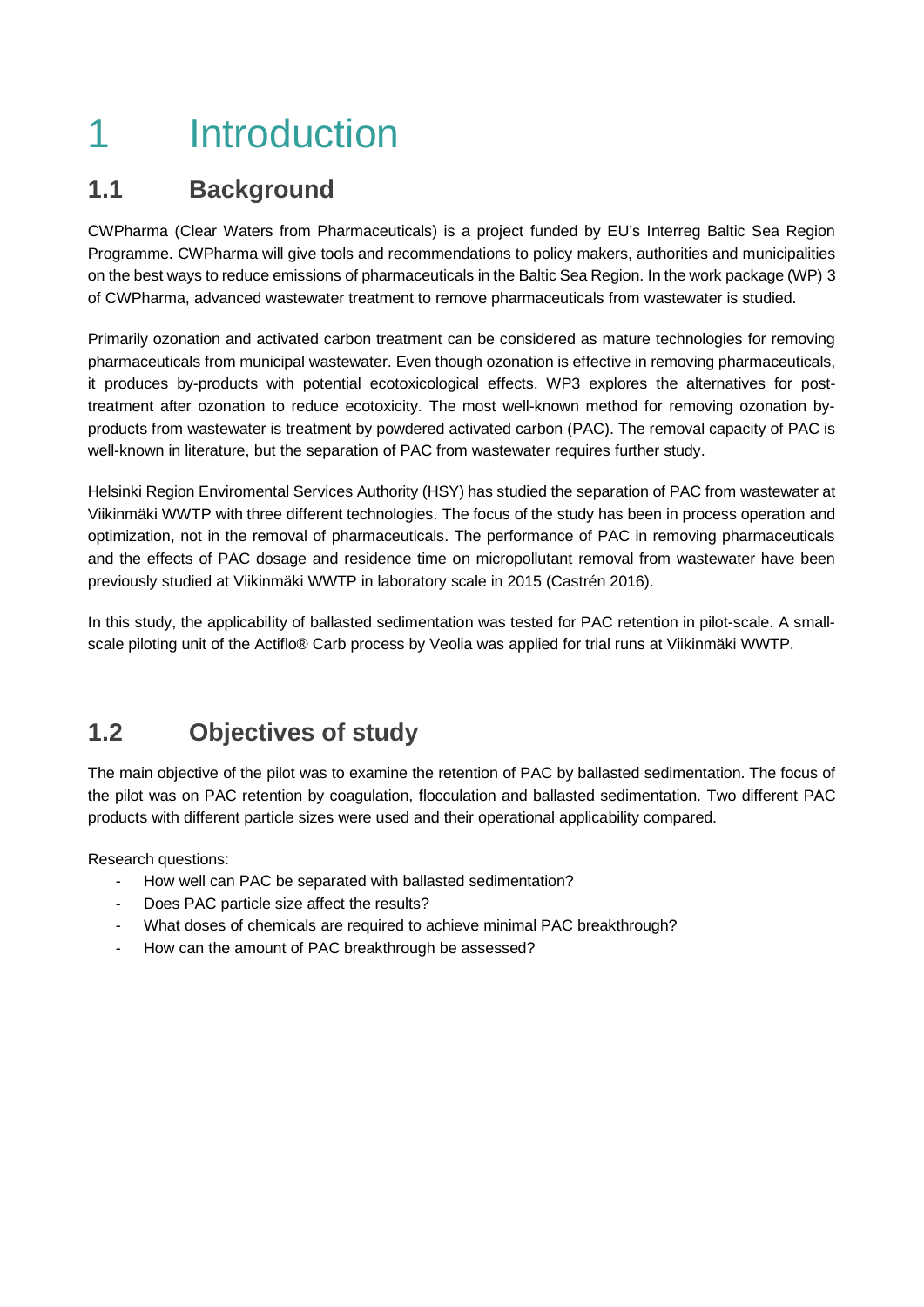# 2 Material and methods

### **2.1 Piloting arrangements**

### **2.1.1 Piloting equipment**

The suitability of ballasted sedimentation in the separation of powdered activated carbon was tested with an Actiflo® Carb Mini piloting system by Veolia. The containerised piloting system (Figures 1-2) was rented for trial runs, which were conducted during December 2018 and January 2019. The flow capacity of the system was 15 m<sup>3</sup>/h without carbon, and 5 m<sup>3</sup>/h with carbon added (surface load 33 m/h). Water used in the pilot was effluent wastewater from Viikinmäki WWTP, which is further described in Chapter 0.



*Figure 1. The containerised Actiflo® Mini Carb piloting system within Viikinmäki WWTP.*



*Figure 2. Actiflo® Mini Carb piloting unit.*

The flow diagram of the piloting unit is illustrated in Figure 3. In the process, powdered activated carbon was first dosed into contact tanks that gave the PAC sufficient retention time to remove pharmaceuticals. One or two contact tanks could be used, resulting in retention times of 17 or 34 minutes before other chemicals were added. Coagulant was dosed to the pipe after the contact tanks, and polymer to the injection tank, as illustrated in Figure 3. All chemicals were dosed using peristaltic pumps, with fixed dosing rates.



*Figure 3. Process configuration of the Actiflo® Mini Carb piloting system.*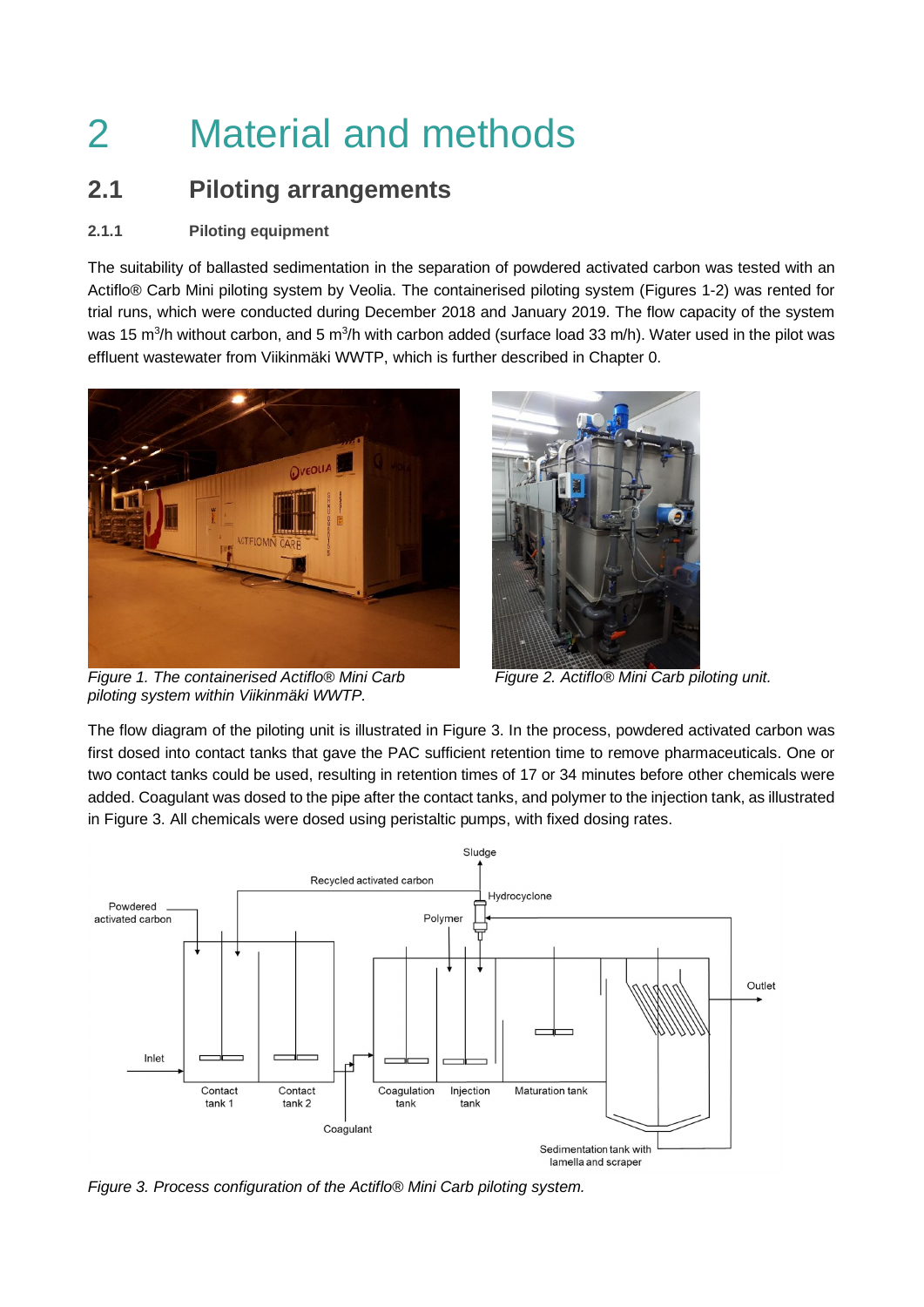With the Actiflo® Carb technology, carbon and sludge can be recycled in the process. Carbon and other solids are flocculated with the microsand in the maturation tank, and then separated from water in the sedimentation tank with lamella. The mix of carbon, sludge and microsand is pumped from the bottom of the sedimentation tank to the hydrocyclone, which separates the sand from carbon and sludge. Sand is discharged to the injection tank in the cyclone underflow. The amount of recycling for carbon and sludge back to the contact tanks can be adjusted in the recirculation box, which receives the cyclone overflow.

The recirculation flow rate applied in the pilot process was kept at 1.0-1.2 m<sup>3</sup>/h. This accounted for 20-24% of the flow rate of the pilot. The recirculation flow rate had to be kept this high, because it was the minimum inlet flow to the hydrocyclone.

### **2.1.2 Chemicals**

Prior to trial runs, different coagulants and polymers were tested in laboratory scale to find out which chemicals worked best with the water, PAC and Actiflo® microsand. The chemicals used in the pilot and their dosing are listed below.

Powdered activated carbon

- dose 10 mg/L and 30 mg/L
- stock solution concentration 10 g/L
- fixed dosing rate
- dosing to contact tank  $(1^{st}$  or  $2^{nd}$ , depending on PAC retention time)

#### **Coagulant**

- polyaluminium chloride, Kemira PAX XL-100
- dose 5-20 mg Al/L
- fixed dosing rate
- dosing to the pipe leading from contact tanks to the coagulation tank

#### **Flocculant**

- cationic polymer, Kemira SUPERFLOC C-492VP
- dose 1.0-1.5 mg/L
- fixed dosing rate
- dosing to injection tank
- prepared using a Timsa Polymer Make-Up unit

Two different PAC products with different particle sizes were applied to compare their operational applicability. Norit SAE Super is a very fine PAC product, which is widely used in water treatment. AquaSorb® MP25 PAC-C is a coarser PAC product. The properties of the two PAC types are listed in Table 1. The two PAC types were selected to find out whether the coarse PAC-C could be better separated by ballasted sedimentation.

#### *Table 1. Properties of PAC products applied*

|                          | <b>AquaSorb<sup>®</sup> MP25</b><br><b>PAC-C</b> | <b>Norit SAE Super</b> |
|--------------------------|--------------------------------------------------|------------------------|
| Supplier                 | Jacobi                                           | Cabot                  |
| Raw material base        | Mineral coal                                     | Mineral coal           |
| d50                      | $35-50 \mu m$                                    | $15 \mu m$             |
| Total surface area (BET) | 1150 $m^2/g$                                     | 1150 $m^2$ /g          |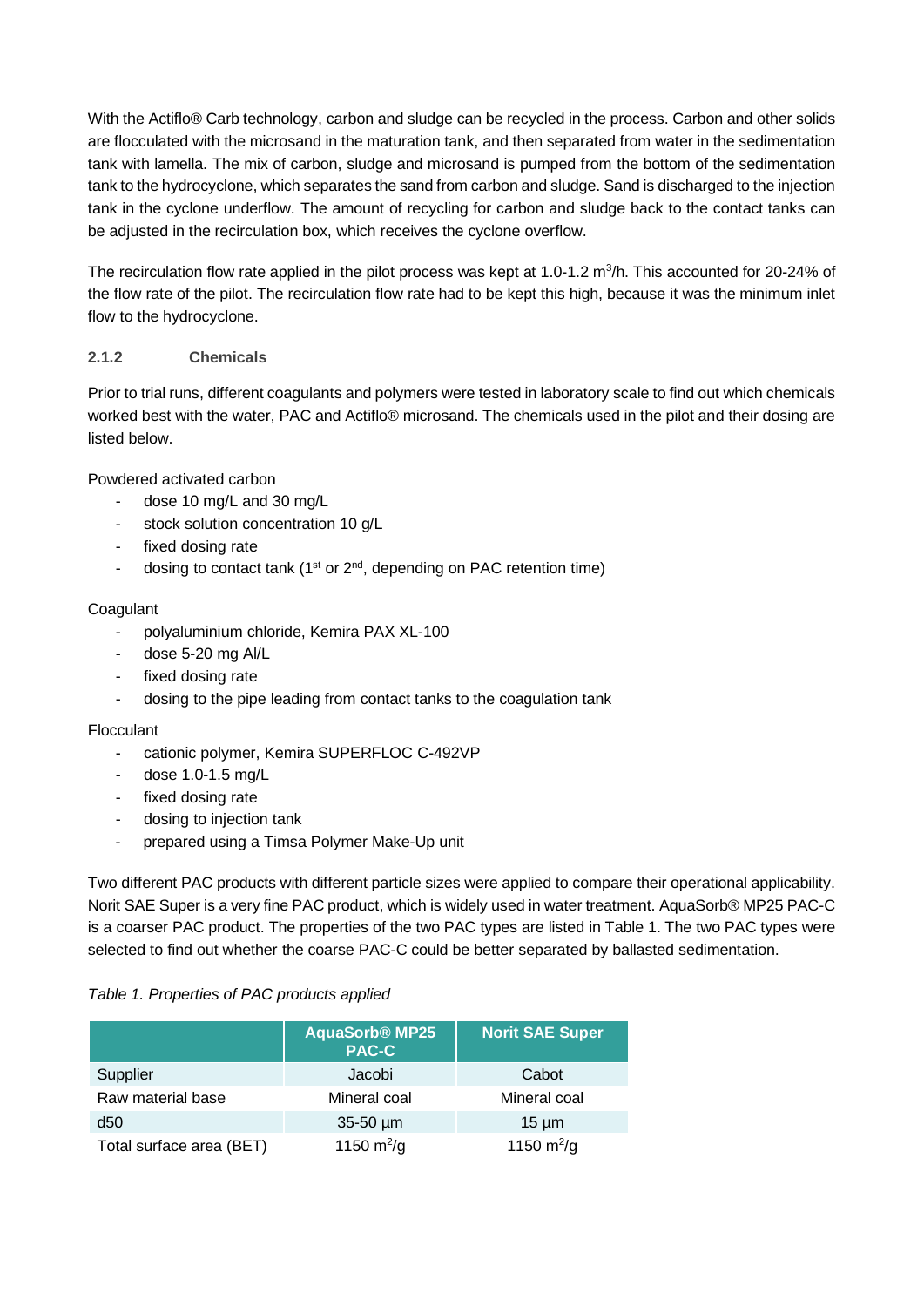The particle size of PAC affects the removal of pharmaceuticals. Finer PAC is able to adsorb pharmaceuticals more efficiently, and therefore smaller dosing or shorter contact time can be sufficient, depending on what is the goal for pharmaceuticals removal. For PAC retention, the particle size distribution is significant. For Norit SAE Super, the particle size distribution is shown in Figure 4. The graph shows that over 30 % of the particles in Norit SAE Super are smaller than 10 µm, and therefore difficult to remove. Although the average particle size of AquaSorb® PAC-C is larger than that of Norit SAE Super, it is likely that there is also a significant portion of particles smaller than 10 µm in PAC-C.



*Figure 4. Particle size distribution in Norit SAE Super powdered activated carbon.*

#### **2.1.3 Influent**

Water used as the influent for the pilot came from the technical water system of Viikinmäki WWTP. Technical water is treated wastewater, which is collected from the effluent tunnel. Technical water is collected for various uses at the plant, such as the dilution of polymer used for sludge dewatering. The quality of water pumped from the technical water system is essentially equivalent to the quality of Viikinmäki WWTP effluent.

Piloting with PAC took place from December 2018 to January 2019. The quality of Viikinmäki WWTP effluent during this period is listed below in Table 2, for biological oxygen demand (BOD), chemical oxygen demand (CODCr) and suspended solids (SS).

|                |      | $BOD$ (mg/L) $\vert$ COD (mg/L) | SS (mg/L) |
|----------------|------|---------------------------------|-----------|
| Average        | 4.28 | 42                              | 3.1       |
| Maximum        | 5.07 | 58                              | 42        |
| <b>Minimum</b> | 3.94 | 30                              | っっ        |

*Table 2. Viikinmäki WWTP average effluent quality during December 2018 and January 2019*

### **2.2 Analyses**

### **2.2.1 Laboratory analyses and sampling**

The breakthrough of PAC to the effluent was monitored by laboratory analyses to evaluate the performance of the pilot. Two parallel 1 L samples were taken from both the influent and the effluent after changes in PAC dosing. The sampling points were located in the pilot's inlet pipeline (visible in Figure 2), and the outlet pipeline from the lamella. Samples were taken at least one hour after making any changes in chemical doses.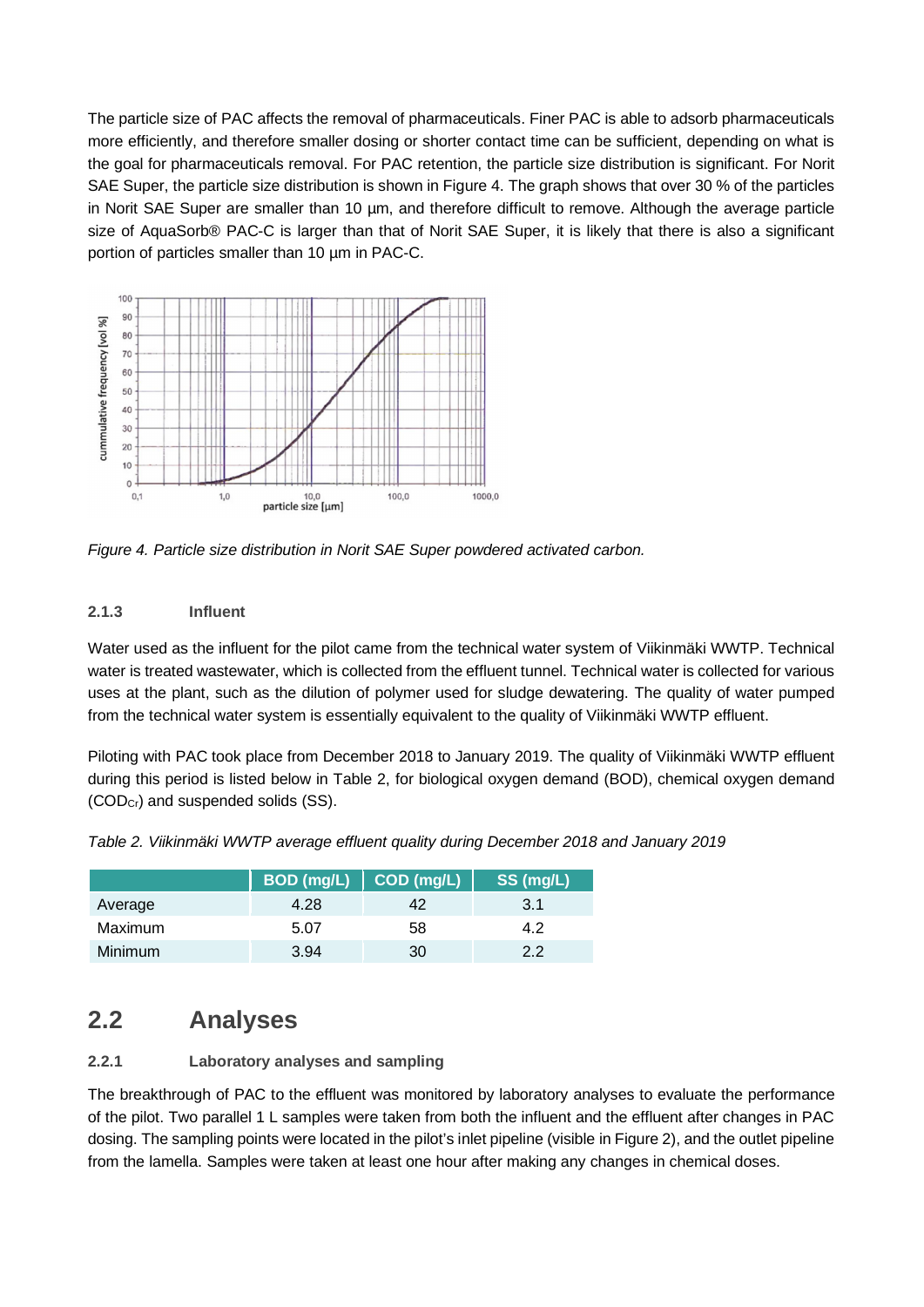The samples were sent to an external laboratory (MetropoliLab Oy) to be analysed for turbidity, suspended solids (SS) and chemical oxygen demand (COD<sub>Cr</sub>). The methods used by MetropoliLab Oy are listed in Table 3.

| Table 3. Laboratory analyses performed by Metropolilab Oy |  |  |  |  |
|-----------------------------------------------------------|--|--|--|--|
|-----------------------------------------------------------|--|--|--|--|

| <b>Parameter</b>      | <b>Method</b>   | <b>Uncertainty</b> | <b>Unit</b> |
|-----------------------|-----------------|--------------------|-------------|
| Turbidity             | SFS-EN ISO 7027 | 15%                | FNU         |
| Suspended solids      | SFS-EN 872:2005 | 10%                | mg/L        |
| Ash content in solids | SFS 3008:1990   | 10%                | mg/L        |

#### **2.2.2 Other analyses**

Turbidity of influent and effluent were monitored on-site with a portable turbidity meter (Hach 2100Q IS Portable Turbidimeter). Additionally, the amount of PAC breakthrough was assessed by filtrating samples through glass fibre filters as in the studies by Langer (2013) and Isgaard & Thörnqvist (2016). A fixed volume of sample was filtrated through 0.5 µm glass fibre filter (MN GF-2) to visually compare the amount of PAC in the effluent.

The removal of pharmaceuticals in the piloting process was analysed at an external laboratory from four sets of samples (both influent and effluent tested). The four samples were taken from tests with long and short retention times for PAC (approximately 30 min and 15 min), and high and low PAC dosing (30 and 10 mg/L), when dosing the Norit SAE Super at 30 mg/L.

#### *List of pharmaceuticals analysed*

| amoxicillin              | furosemide          |
|--------------------------|---------------------|
| atenolol                 | hydrochlorothiazide |
| bezafibrate              | ibuprofen           |
| bisoprolol               | ketoprofen          |
| carbamazepine            | metaflumizone       |
| ciprofloxacin            | metoprolol          |
| citalopram               | metronidazole       |
| diclofenac               | naproxen            |
| 17a-Ethylestradiol (EE2) | propranolol         |
| 17b-estradiol (E2)       | sotalol             |
| estriol (E3)             | sulfamethoxazole    |
| estrone (E1)             | trimethoprim        |
| fluoxetine               | warfarin            |

Samples were also sent to Aarhus University to be analysed for the removal of selected pharmaceuticals. Aarhus University is a project partner in the CWPharma project, and the concentrations of pharmaceuticals in the pilot influent and effluent were analysed at Aarhus University to get comparable results between different CWPharma pilots. The samples were taken with long PAC retention time, dosing the Norit SAE Super PAC at 30 mg/L, simultaneously to the other samples for testing pharmaceuticals removal.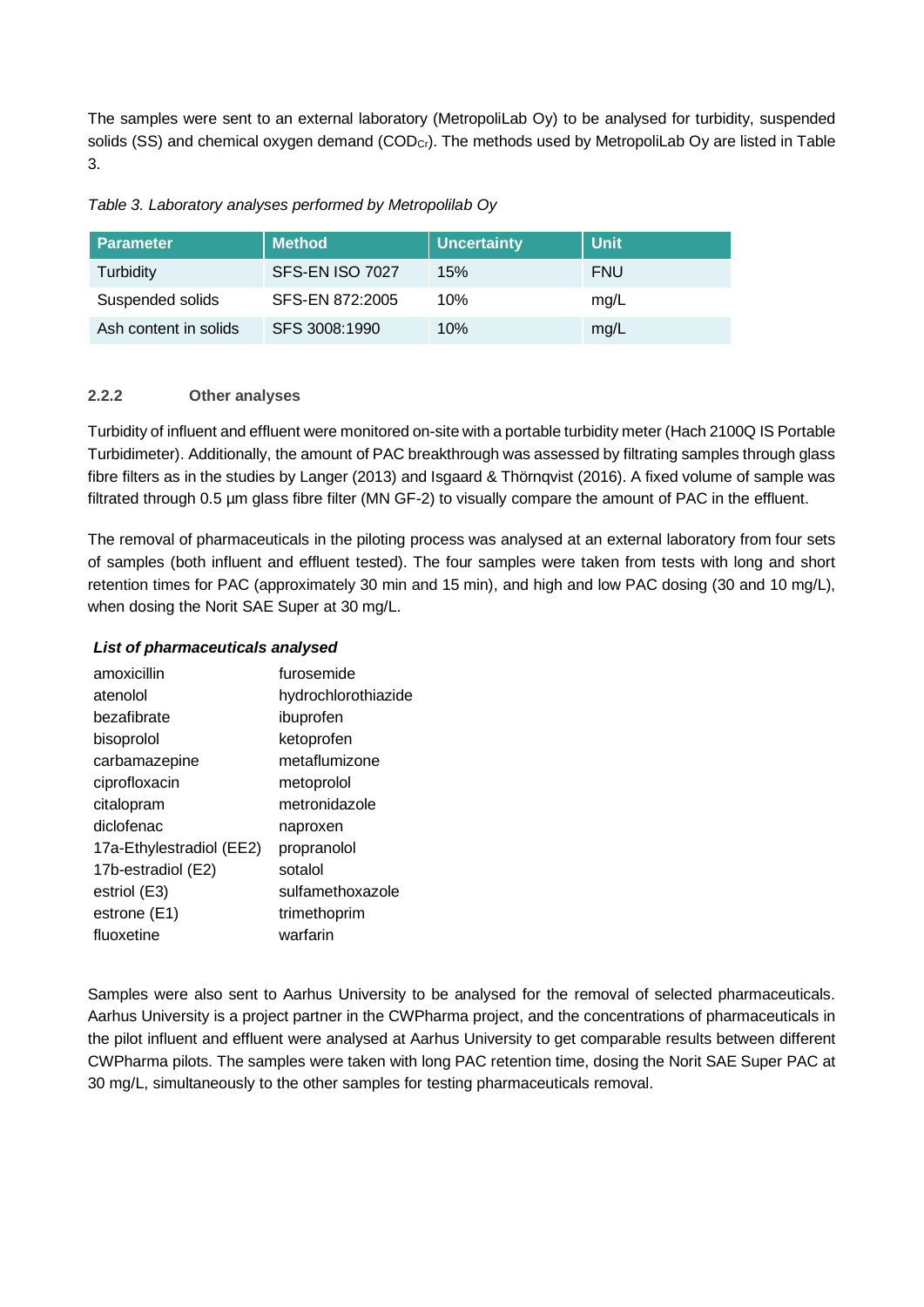### **2.3 Trial planning**

PAC trial runs with the Actiflo® Mini Carb pilot unit lasted for approximately four weeks between 3 December 2018 and 14 January 2019. Prior to this, the piloting system was tested without adding PAC. Trial runs were conducted only during office hours, on weekdays. Trial runs were divided between the two PAC types.

According to the manufacturer, PAC should be accumulated in the process to concentrations around 1-5 g/L by recycling most of the PAC added. In the piloting system, this would mean over 4 kg of PAC circulating in the process. Dosing of fresh PAC was kept at the most at 30 mg/L, so considerable time would have been needed to increase the PAC concentration up to 1 g/L. Therefore, trial runs were conducted with smaller amounts of PAC accumulated in the process.

During the trial runs, different doses of coagulant and polymer were tested with the PAC dosing at 30 mg/L with both PAC types. With the finer Norit SAE Super carbon, also PAC dosing at 10 mg/L was tested. The carbon type was switched in the middle. As much carbon was removed from the system as possible, before switching to the other PAC type. Long retention time for PAC was applied for the majority of the time, but in the end the shorter retention time was applied.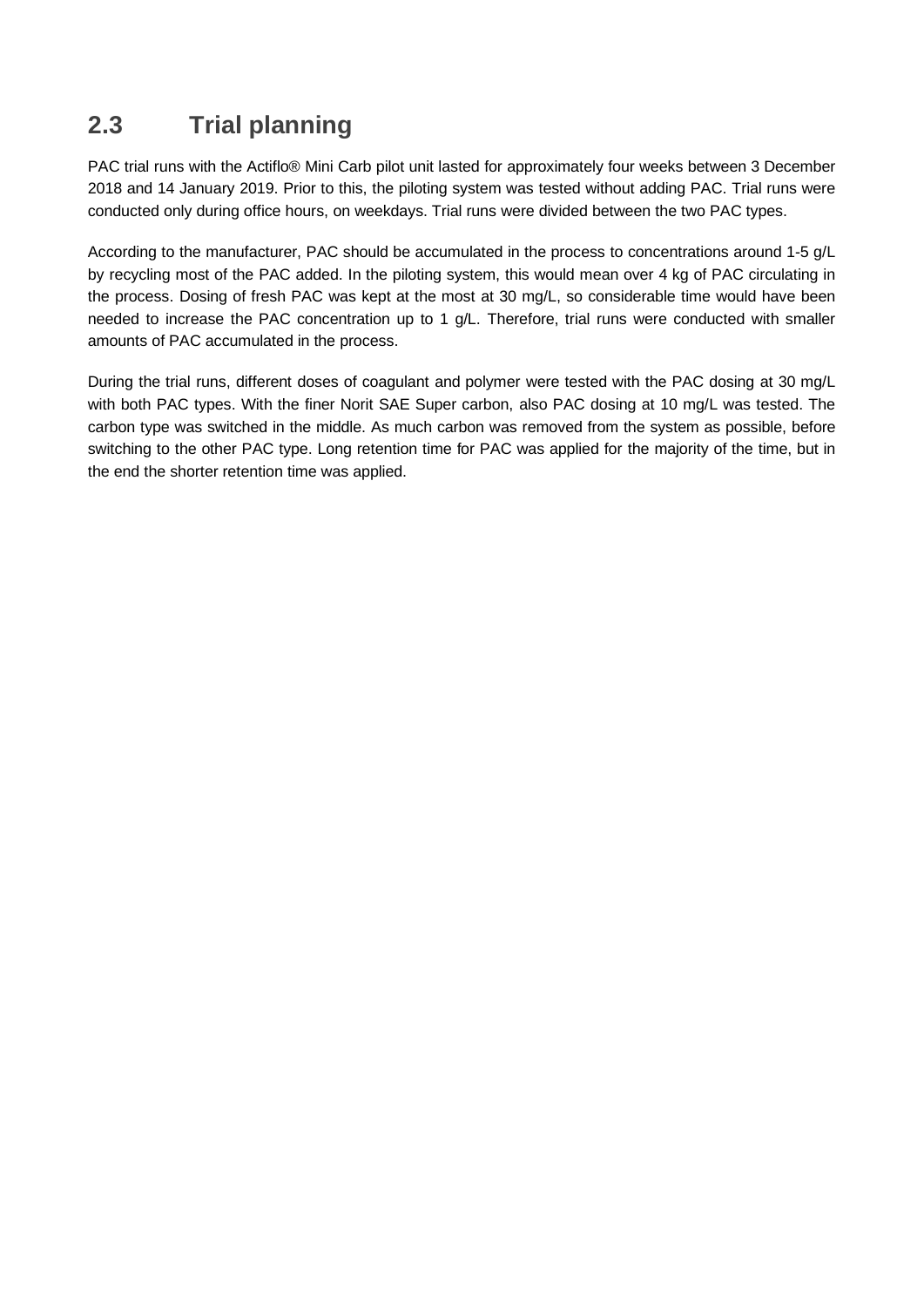## 3 Results

### **3.1 Assessing the amount of PAC breakthrough**

#### **3.1.1 Effluent quality**

Figures 5-7 present the changes in influent and effluent quality during the course of piloting, measured by turbidity, suspended solids and the ash content of solids. The points represent sampling points, often with the same chemical doses. Trials were replicated to see how stable the effluent quality was. The dosing of each carbon type is marked with grey. The dosing of PAC was mostly kept at 30 mg/L to increase the concentration of PAC circulating in the system (see Chapter 2.3), but PAC was also dosed at 10 mg/L. PAC retention time was kept long until the end of the trial runs, when the system was adapted for short retention time.

Figure 5 shows that the influent turbidity had some variation, with the range 0.73-2.4 FNU. An outlying value for influent turbidity at 28 FNU was left out of the figure. Contrary to the varying results for influent turbidity, the effluent turbidity was stable, with the range 0.70-1.1 FNU (average 0.85 FNU). No clear difference can be seen between the two PAC types applied, or between PAC doses. For two sampling points, the turbidity increased by 6% and 14%, but otherwise the turbidity reduced by approximately 32%.



*Figure 5. Changes in turbidity during the PAC trial runs with Actiflo® Mini Carb.*

Figure 6 shows the corresponding results for suspended solids. The analysis of suspended solids has the detection limit of 2 mg/L. Several influent results fall below the detection limit, and their values in Figure 6 are represented as zero. Same as in Figure 5, an outlying value for the same sampling point was left out of Figure 6, with influent SS at 160 mg/L. Generally, the influent suspended solids varied according to the same pattern as the influent turbidity, indicating changing quality of the influent.

The effluent suspended solids also had varying concentrations, but not clearly linked to changes in influent quality. The effluent SS range was 2.3-7.4 mg/L. The lowest effluent SS concentrations were achieved with the lowest PAC dose, when Norit SAE Super was dosed at 10 mg/L. The highest effluent SS concentration resulted from the lowest coagulant dose applied. The effect of chemical dosing is further discussed in Chapter 3.2.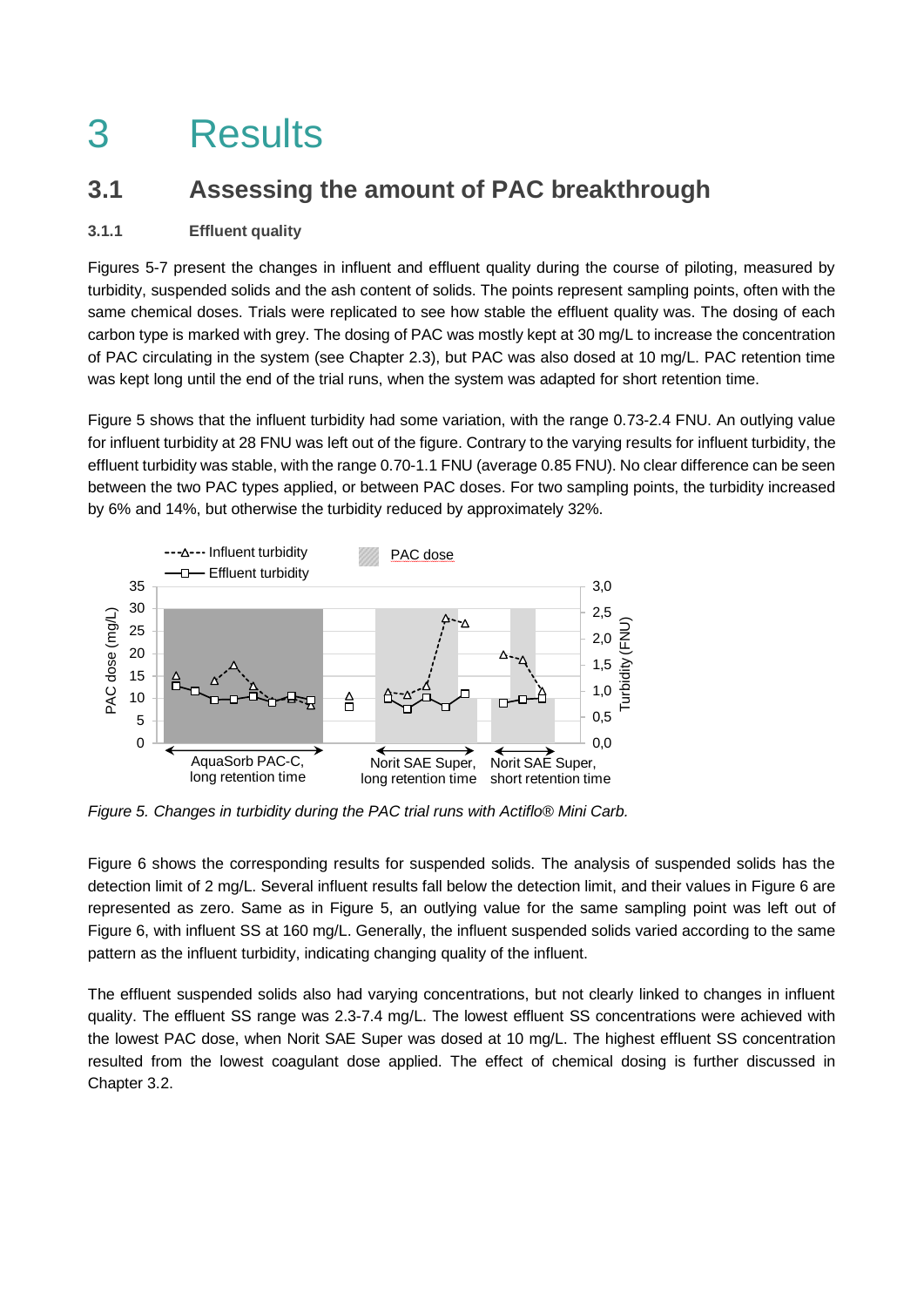

*Figure 6. Suspended solids during the PAC trial runs with Actiflo® Mini Carb. Influent SS results below detection limit are shown as zero.*

Figure 7 shows that the ash content in solids mostly reflects the influent quality. With some sampling points, the higher ash content in the effluent suggests that PAC could be detected. This parameter however seems unreliable in detecting PAC breakthrough.



*Figure 7. Changes in the ash content in solids during the PAC trial runs with Actiflo® Mini Carb.*

The flocs formed in the maturation tank and the effluent quality are illustrated in Figures 8 and 9. The pictures demonstrate the pilot process when Norit SAE Super was dosed at 30 mg/L with short retention time, and coagulant dose was 10 mg Al/L and polymer dose 1.5 mg/L. Although heavy flocs were formed (Figure 8), not all carbon could be captured. Figure 9 demonstrates that the effluent was clear, but it contained small flocs containing carbon, not heavy enough to be separated.



*Figure 8. Sample grabbed from maturation tank.*



*Figure 9. Effluent sample grabbed from lamella outlet.*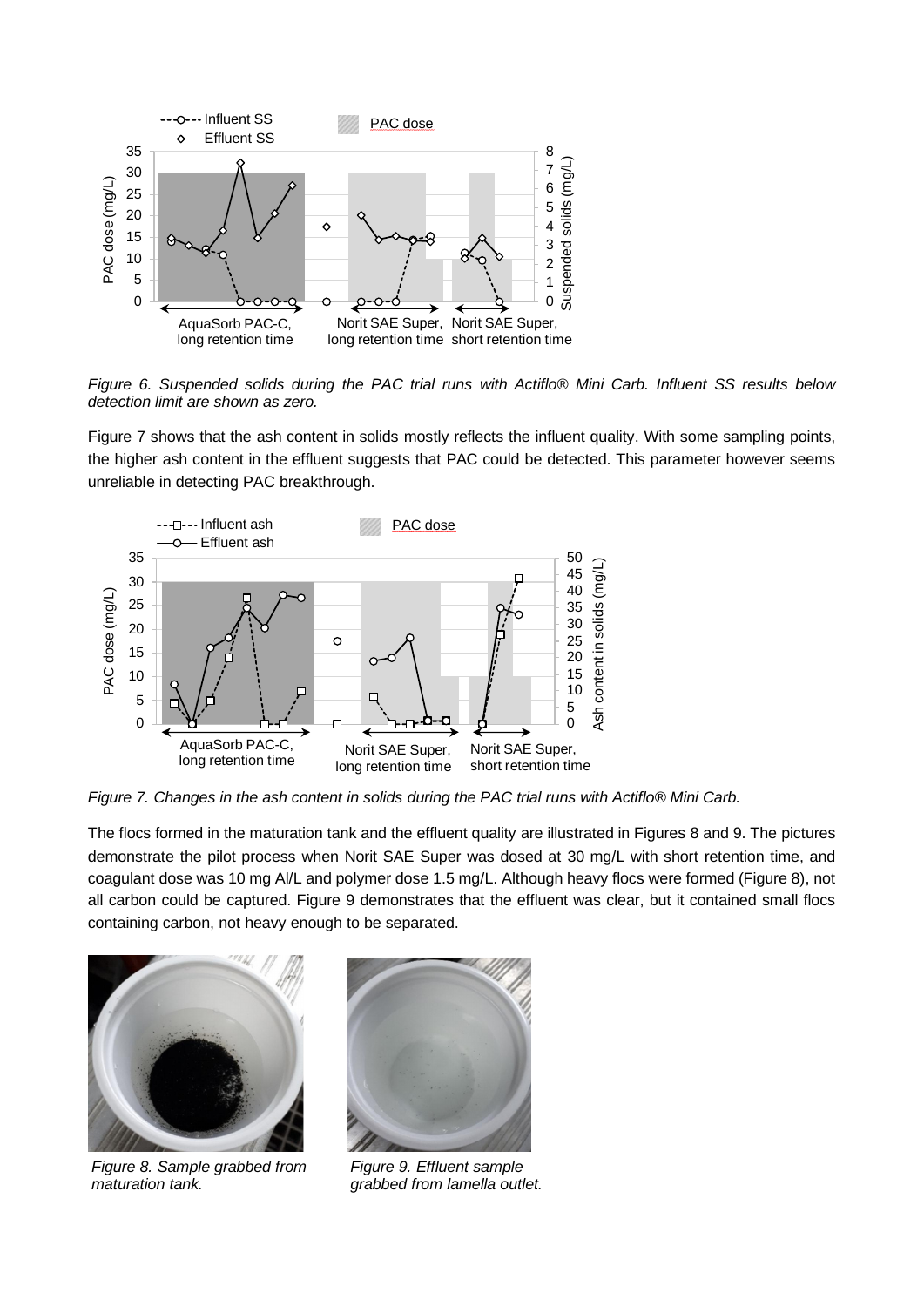#### **3.1.2 Filtration tests**

Filtration of samples with 0.5 µm glass fibre filters (MN GF-2) was done to further estimate the amount of PAC breakthrough. The 0.5 µm glass fibre filters retain finer solids than the 1.6 µm filters (GF/A) used in the analysis of suspended solids by Metropolilab Oy. The purpose of the filtration tests was mainly to visually compare PAC breakthrough between different chemical dosages. The results mainly support the results of laboratory analyses for turbidity and SS.

Figure 10 compares the filtration test results for the influent to the effluent, with two different doses of Norit SAE Super. The effluent samples were taken from otherwise similar conditions (PAX 10 mg Al/L, polymer 1.5 mg/L, long retention time), with only differing PAC doses (10 and 30 mg/L). The filters show similar quantities of small PAC flocs as Figure 9 in the otherwise clear effluent. Although little difference can be seen between the two doses of PAC, it is difficult to make specific conclusions on the amount of PAC breakthrough based on the filtration tests.



Influent water

Norit SAE Super 10 mg/L (coagulant 10 mg Al/L and polymer 1.5 mg/L)

30 mg/L (coagulant 10 mg Al/L and polymer 1.5 mg/L)



### **3.2 Response to chemical dosing**

The effects of coagulant and polymer were tested by applying different chemical dosages. The average results for effluent quality are combined in Tables 4 and 5, for effluent turbidity and effluent SS, respectively. The tables give an overview of all test series conducted. Average results for reproduced test series are given, showing also the retention time given for PAC maturation.

Table 4 shows the effluent turbidity for each combination of chemical dosages, with both PAC types. The results show that the lowest effluent turbidities were achieved with coagulant dosed at 10 mg Al/L and polymer dosed at 1.5 mg/L. Increasing the coagulant dose did not improve the results. Overall, the effluent turbidity stayed very low with all chemical doses.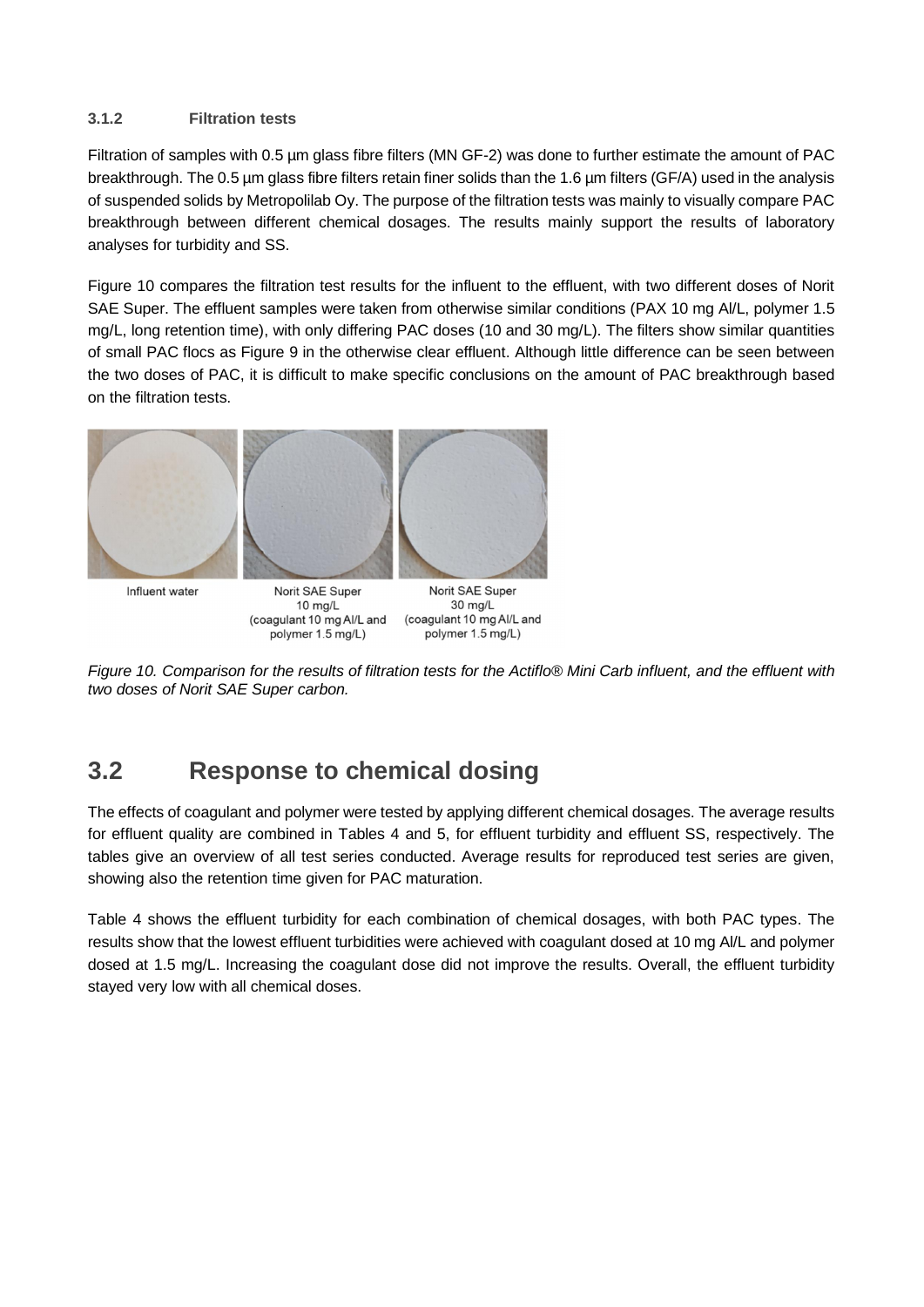| <b>PAC</b> | Coagulant | <b>Polymer</b> | PAC dose (mg/L)             |                |                 |  |  |
|------------|-----------|----------------|-----------------------------|----------------|-----------------|--|--|
| retention  | dose      | dose           | AquaSorb <sup>®</sup> PAC-C |                | Norit SAE Super |  |  |
| time       | (mg Al/L) | (mg/L)         | 30 mg/L                     | 10 $mg/L$      | 30 mg/L         |  |  |
| 34 min     | 5.0       | 1.5            | 0.90 FNU                    |                |                 |  |  |
|            | 10        | 1.0            |                             |                | 0.88 FNU        |  |  |
|            | 10        | 1.5            | 0.88 FNU                    | <b>1.0 FNU</b> | 0.68 FNU        |  |  |
|            | 20        | 1.0            | 0.83 FNU                    |                |                 |  |  |
|            | 20        | 1.5            | 0.94 FNU                    |                | 0.86 FNU        |  |  |
| 17 min     | 10        | 1.5            |                             | 0.82 FNU       | 0.84 FNU        |  |  |

*Table 4. Average results for effluent turbidity for each combination of PAC, coagulant and polymer doses.*

Table 5 shows the corresponding results for effluent suspended solids for each combination of chemical dosages. There is higher variation in the results for SS, although the values are overall low. Most of PAC was successfully separated in all test series. The best results were achieved with the same chemical doses of coagulant dosed at 10 mg Al/L and polymer at 1.5 mg/L. Increasing the coagulant dose did not improve the results.

*Table 5. Average results for effluent suspended solids for each combination of PAC, coagulant and polymer doses.*

| <b>PAC</b>  | <b>Coagulant</b> | <b>Polymer</b> |                             | PAC dose (mg/L)          |             |
|-------------|------------------|----------------|-----------------------------|--------------------------|-------------|
| retention   | dose             | dose           | AquaSorb <sup>®</sup> PAC-C | Norit SAE Super          |             |
| <b>time</b> | (mg AI/L)        | (mg/L)         | 30 mg/L                     | 10 $mg/L$                | 30 mg/L     |
| 34 min      | 5.0              | 1.5            | 7.4 mg SS/L                 | ٠                        |             |
|             | 10               | 1.0            | $\overline{\phantom{0}}$    | -                        | 3.5 mg SS/L |
|             | 10               | 1.5            | 4.3 mg SS/L                 | 3.2 mg SS/L              | 3.3 mg SS/L |
|             | 20               | 1.0            | 6.2 mg SS/L                 | $\overline{\phantom{0}}$ |             |
|             | 20               | 1.5            | 3.6 mg SS/L                 | ٠                        | 4.6 mg SS/L |
| 17 min      | 10               | 1.5            |                             | 2.4 mg SS/L              | 3.4 mg SS/L |

### **3.3 Removal of pharmaceuticals**

The removal of pharmaceuticals using PAC dosages 30 and 10 mg/L and retention times 34 and 17 min, measured at an external laboratory, are presented in Table 6. Only substances where at least one sample had a concentration above the detection limit are included. The list of all analysed pharmaceuticals is in Chapter 2.2.2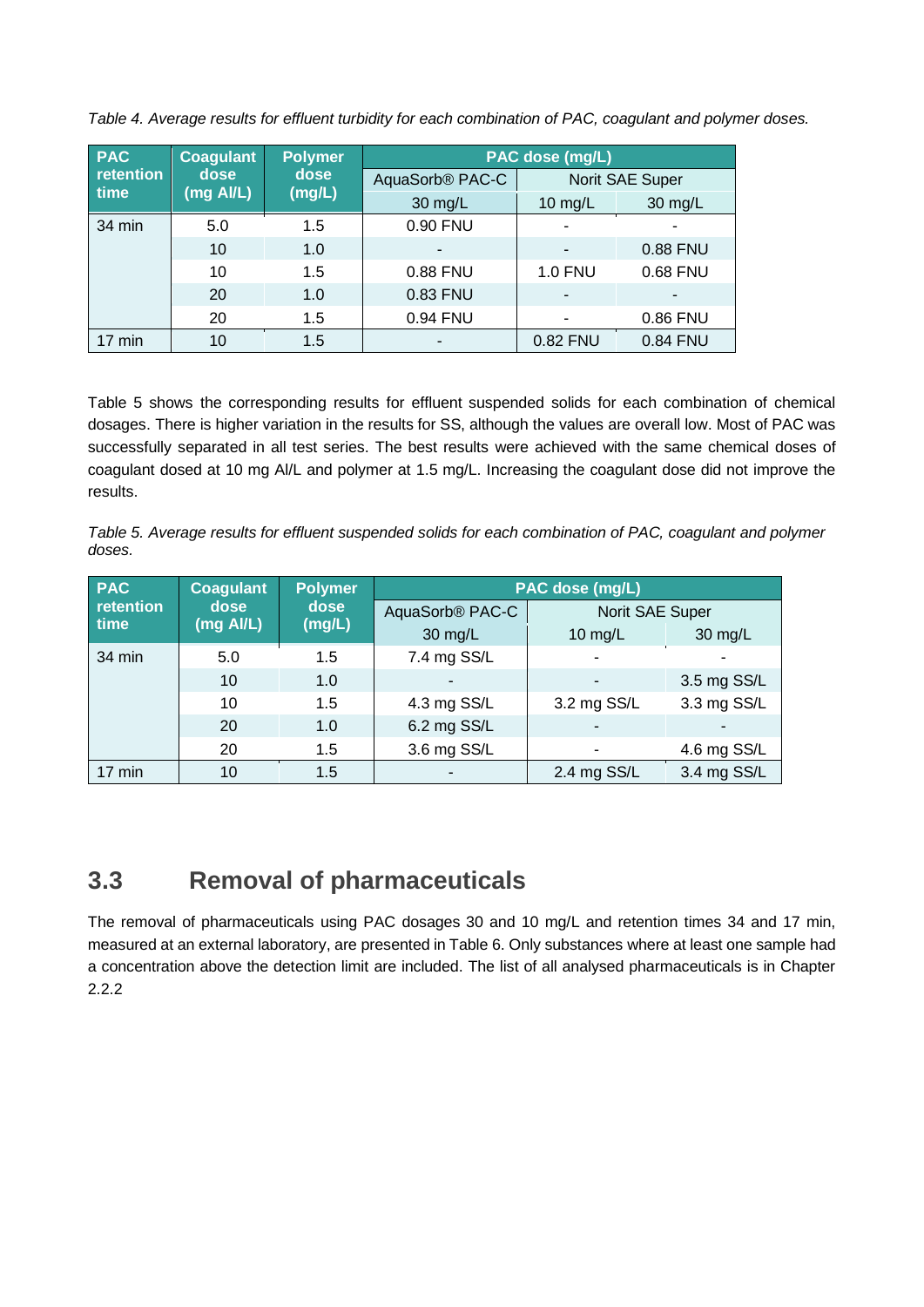*Table 6. Average results for effluent suspended solids for each combination of PAC, coagulant and polymer doses. Reductions marked with green font: the effluent concentration is below detection limit.*

| <b>Pharmaceutical</b> | <b>PAC 30 mg/l,</b> |               |      | PAC 30 mg/l, |                  | <b>PAC 10 mg/l,</b> |             |             | <b>PAC 10 mg/l,</b> |             |                  |        |
|-----------------------|---------------------|---------------|------|--------------|------------------|---------------------|-------------|-------------|---------------------|-------------|------------------|--------|
|                       |                     | <b>34 min</b> |      |              | $17 \text{ min}$ |                     |             | 34 min      |                     |             | $17 \text{ min}$ |        |
|                       | Infl.               | Effl.         | Red  | Infl.        | Effl.            | Red                 | Infl.       | Effl.       | Red                 | Infl.       | Effl.            | Red    |
|                       | (µg/L)              | $(\mu g/L)$   | (%)  | $(\mu g/L)$  | $(\mu g/L)$      | (%)                 | $(\mu g/L)$ | $(\mu g/L)$ | $(\% )$             | $(\mu g/L)$ | $(\mu g/L)$      | (%)    |
| Atenolol              | 0.157               | < 0.100       | 36 % | 0.185        | < 0.100          | 46 %                | 0.158       | < 0.100     | 37 %                | 0.174       | < 0.100          | 43 %   |
| Ibuprofen             | 0.068               | 0.038         | 44 % | 0.093        | 0.041            | 56 %                | 0.038       | < 0.030     | 21 %                | 0.065       | 0.087            | $-34%$ |
| Azathioprine          | < 0.050             | < 0.050       | N/A  | 0.058        | < 0.050          | 14 %                | < 0.050     | < 0.050     | N/A                 | < 0.050     | < 0.050          | N/A    |
| Carbamazepine         | 0.276               | < 0.050       | 82 % | 0.264        | < 0.050          | 81 %                | 0.258       | < 0.050     | 81 %                | 0.293       | < 0.050          | 83 %   |
| Citalopram            | 0.246               | < 0.050       | 80%  | 0.276        | < 0.050          | 82 %                | 0.255       | < 0.050     | 80%                 | 0.287       | < 0.050          | 83 %   |
| Diclofenac            | 1.70                | < 0.050       | 97 % | 1.97         | 0.364            | 82 %                | 2.27        | 0.191       | 92 %                | 2.49        | 0.867            | 65 %   |
| Furosemide            | 2.08                | 0.120         | 94 % | 1.72         | 0.197            | 89%                 | 1.58        | 0.294       | 81%                 | 1.74        | 0.508            | 71 %   |
| Gabapentin            | 19.8                | 17.3          | 13 % | 22.8         | 17.5             | 23 %                | 21.1        | 16.7        | 21 %                | 24.3        | 17.5             | 28 %   |
| Hydrochlorothiazide   | 2.76                | 0.229         | 92 % | 2.58         | 0.242            | 91 %                | 2.27        | 0.359       | 84 %                | 2.10        | 0.513            | 76 %   |
| lohexol               | 55.3                | 30.2          | 45 % | 25.0         | 19.7             | 21 %                | 64.9        | 39.4        | 39 %                | 27.9        | 17.8             | 36 %   |
| Ketoprofen            | 0.104               | < 0.050       | 52 % | 0.153        | < 0.050          | 67 %                | 0.129       | < 0.050     | 61 %                | 0.151       | 0.060            | 60%    |
| Metoprolol            | 0.560               | < 0.050       | 91 % | 0.446        | < 0.050          | 89 %                | 0.464       | < 0.050     | 89%                 | 0.490       | 0.076            | 84 %   |
| Metronidazole         | 0.273               | < 0.050       | 82 % | 0.236        | < 0.050          | 79 %                | 0.219       | 0.060       | 73%                 | 0.255       | 0.087            | 66 %   |
| Naproxen              | 0.400               | < 0.100       | 75 % | 0.727        | < 0.100          | 86 %                | 0.351       | < 0.100     | 72 %                | 0.548       | < 0.100          | 82 %   |
| Oxazepam              | 1.67                | 0.121         | 93%  | 1.33         | 0.192            | 86 %                | 1.38        | 0.285       | 79 %                | 1.51        | 0.426            | 72 %   |
| Piroxicam             | < 0.050             | < 0.050       | N/A  | 0.059        | < 0.050          | 15 %                | 0.059       | < 0.050     | 15 %                | 0.071       | < 0.050          | 30 %   |
| Propranolol           | 0.178               | < 0.050       | 72 % | 0.142        | < 0.050          | 65 %                | 0.155       | < 0.050     | 68 %                | 0.156       | < 0.050          | 68 %   |
| Sotalol               | 0.343               | < 0.050       | 85 % | 0.275        | < 0.050          | 82 %                | 0.282       | < 0.050     | 82 %                | 0.313       | 0.069            | 78 %   |
| Sulfamethoxazole      | 0.081               | < 0.050       | 38 % | 0.078        | < 0.050          | 36 %                | 0.081       | < 0.050     | 38 %                | 0.086       | < 0.050          | 42 %   |
| Tramadol              | 0.368               | < 0.050       | 86 % | 0.451        | < 0.050          | 89 %                | 0.292       | < 0.050     | 83%                 | 0.451       | 0.133            | 71 %   |
| Trimethoprim          | 0.309               | < 0.050       | 84 % | 0.347        | < 0.050          | 86 %                | 0.338       | < 0.050     | 85 %                | 0.373       | < 0.050          | 87 %   |
| Valsartan             | 5.94                | 2.21          | 63 % | 5.36         | 2.62             | 51 %                | 5.21        | 2.87        | 45 %                | 5.43        | 4.01             | 26 %   |
| Bisoprolol            | 1.1                 | < 0.050       | 95 % | 0.7          | 0.051            | 93 %                | 0.71        | 0.1         | 86 %                | 1.3         | 0.021            | 98 %   |
| <b>Estrone</b>        | 0.007               | < 0.005       | 32 % | 0.008        | < 0.005          | 35 %                | 0.006       | < 0.005     | 15 %                | 0.008       | < 0.005          | 40 %   |

As for most pharmaceuticals the effluent concentrations were below detection limits, their reductions in Table 6 depend on the influent concentration and the impact of PAC dosage or contact time cannot be assessed.

The reductions of those pharmaceuticals, whose concentrations were above detection limit in all or in three of the four effluent samples (underlined in Table 6) are presented in Figure 11.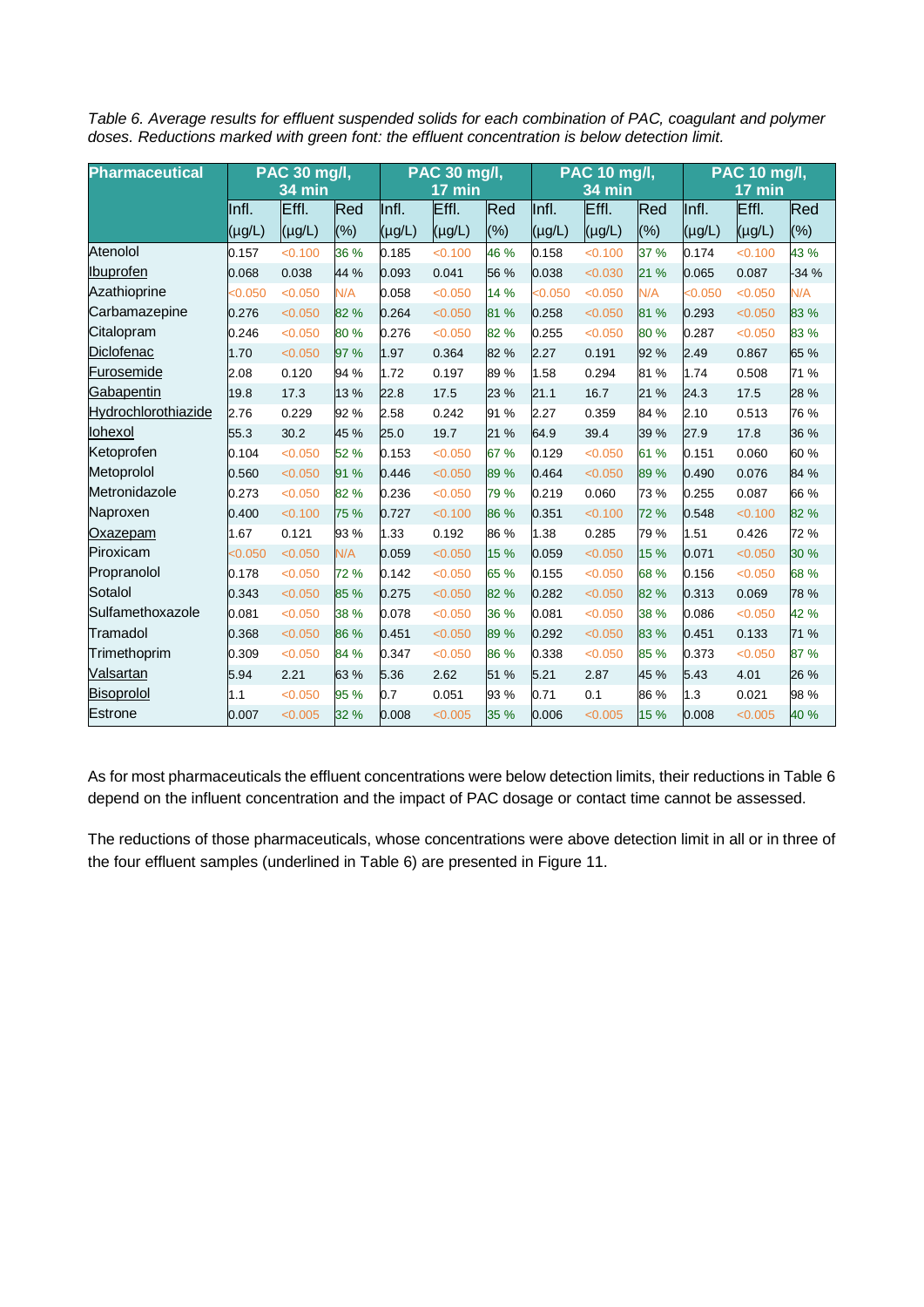

*Figure 11. Reductions of selected pharmaceuticals with different PAC dosages and contact times and the average of reductions.*

There were variations in the results but as average and for several pharmaceuticals and for the average, the reductions decreased systematically with decreasing PAC dosage and contact time. The reductions were mainly higher with a PAC dosage 30 mg/L with a 17 min contact time compared to 10 mg/L and 34 minutes (Figure 11).

It should be noted that the average reduction presented in Figure 11 is not representative for the total removal efficiency, as only those pharmaceuticals whose effluent concentration were above detection limits were included.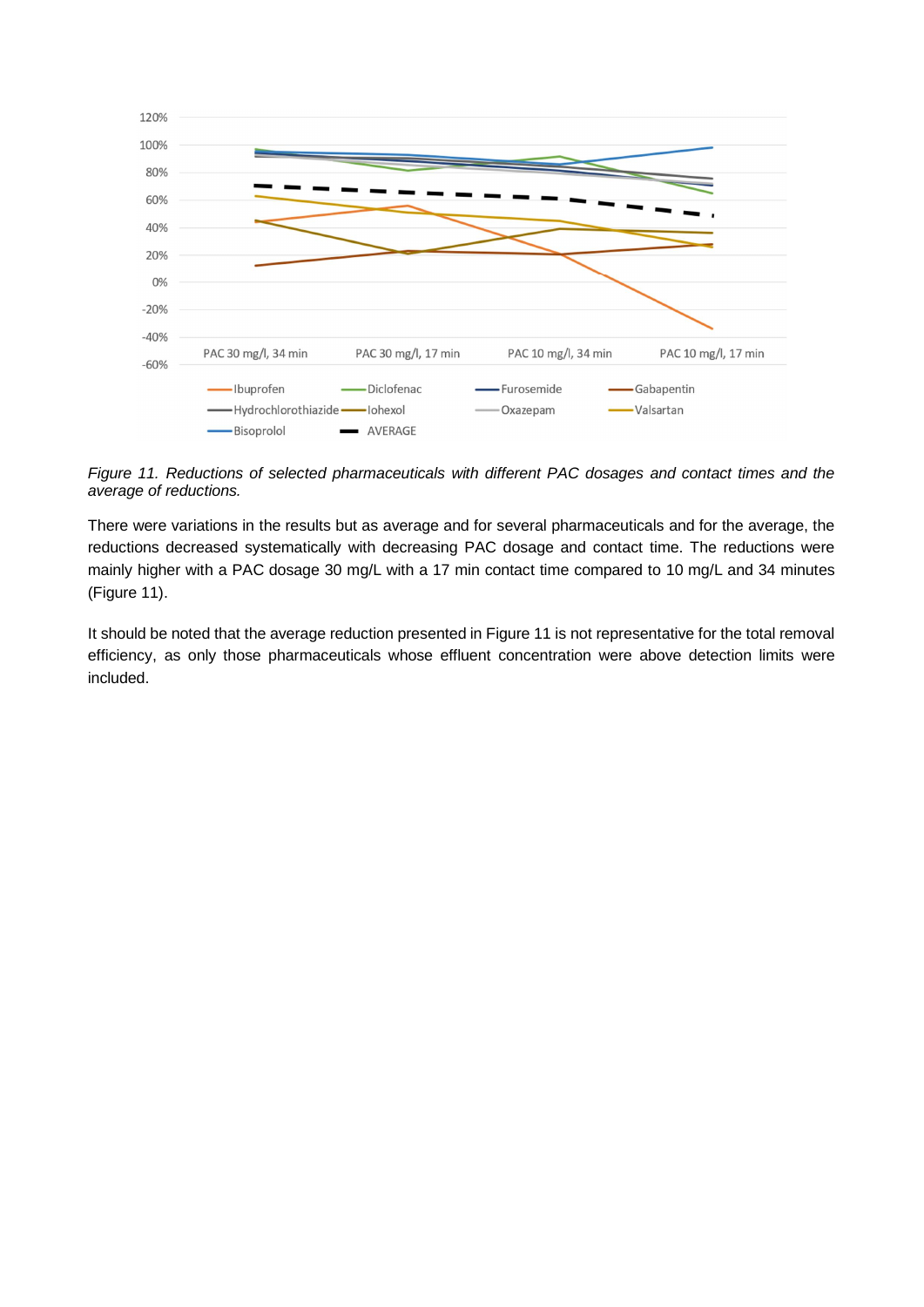## 4 Discussion

### **4.1 Amount of PAC breakthrough**

### **4.1.1 Effect of PAC particle size**

Not a clear difference could be seen between the results of the two PAC types used. Measured by effluent turbidity, both PAC types could be removed to the same extent. Measured by effluent SS, better effluent quality was achieved with Norit SAE Super. When dosing each PAC type at 30 mg/L, coagulant at 10 mg Al/L and polymer at 1.5 mg/L, the average effluent turbidity was 0.88 FNU with AquaSorb® PAC-C, and 0.68 FNU with Norit SAE Super. The corresponding values for effluent SS were 4.3 mg/L with PAC-C, and 3.3 with SAE Super. Based on this, the finer carbon was better captured by ballasted sedimentation, although good results were achieved with both carbons.

### **4.1.2 Effect of coagulant and polymer dosing**

During the trial runs, it became clear that PAC retention relied greatly on the success of coagulation and flocculation. Whenever problems were experienced either in coagulant dosing or polymer quality, PAC retention clearly reduced. PAC breakthrough could be seen by the fouling of the lamellas. Good effluent quality relied greatly on the settleability of flocs. Good settleability was only achieved when PAC attached properly to the sand by both coagulant and polymer. Just adding coagulant, or just adding polymer led to large-scale PAC breakthrough and a change in the colour of the flocs from black to brownish.

The best effluent quality was obtained for both PAC types when coagulant was dosed at 10 mg Al/L and polymer at 1.5 mg/L. Higher dosing of coagulant did not have a clear effect on effluent quality. Higher dosing of polymer was not tested.

Because PAC breakthrough could be so clearly seen from the lamellas and floc properties, samples were only taken when the coagulation and flocculation were working well. Whenever there was a problem in coagulation or flocculation, samples were not taken, and the problem was worked on. The results shown in Chapter 3 therefore represent good performance of ballasted sedimentation.

Blank samples were not taken before carbon addition was started. The reason for this is that flocculation did not work properly without PAC. The polymer was selected based on jar tests using Actiflo® microsand and the two PAC types. Although the polymer worked well with PAC, it was not suitable for just the water and the microsand. Therefore, it is difficult to compare the performance of the process with and without PAC addition.

### **4.2 Practical experiences**

### **4.2.1 Issues with piloting equipment**

The results were affected by some problems with the piloting equipment that were experienced during the trial runs. One of the main problems was the clogging of the hydrocyclone and the sand recirculation piping. This was partly caused by initially too high microsand concentration in the system, and further increased by accumulation of PAC in the system. Sand was removed from the system to reduce clogging, but in the process, unknown amounts of PAC were also removed. Due to this, the accumulated PAC concentration in the system was unknown for all the sampling points. The PAC amount in the system also varied, because sand was removed also between the sampling days.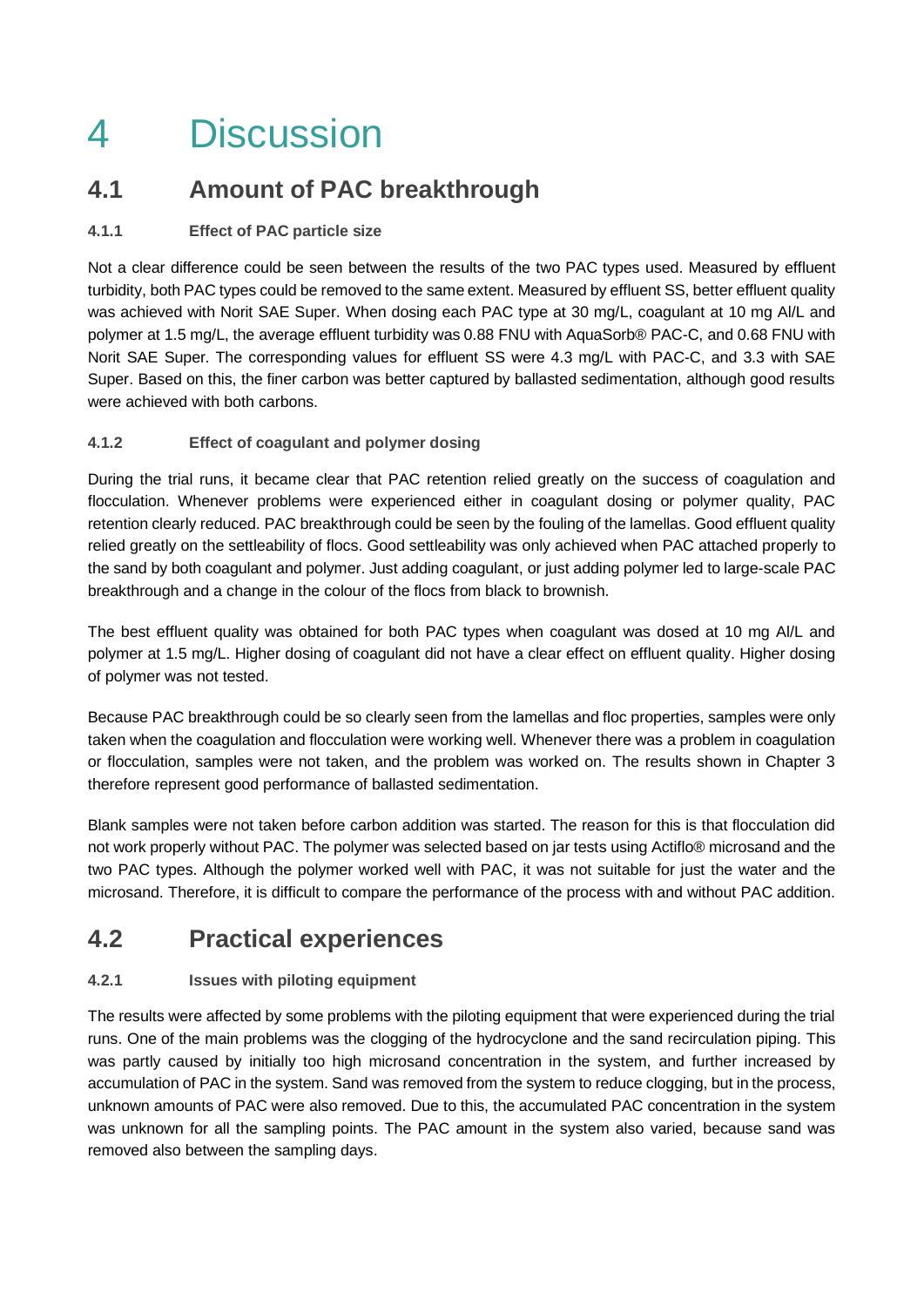Another problem with piloting equipment was experienced in the dosing of coagulant. All chemicals were dosed with peristaltic pumps. This is the ideal pump type for PAC, which is abrasive and can contains large particles that will other types of pumps. However, the dosing of coagulant with was challenging. Dosing was unreliable, because there was no flow measurement with the peristaltic pumps. The coagulant dosing pump was also too big for the small concentrations of PAX wanted in the process (1-2 mg Al/L). To ensure sufficient flow of coagulant, high dosing rates had to be applied (10-20 mg Al/L).

Other problems with the piloting equipment caused delays in the initial start-up of the pilot, causing the trial runs to be delayed. Modifications to the piloting equipment had to be done e.g. to improve sand recirculation and mixing in the maturation tank. These delays prevented more comprehensive tests to be done with different PAC, coagulant and polymer concentrations.

### **4.2.2 Assessment of PAC breakthrough**

It is challenging to estimate the amount of PAC breakthrough. A particle counter could best monitor the amount of PAC in the effluent, but this kind of equipment was not available for the trial runs. It was also desired to test low-technology alternatives to assess PAC breakthrough that are easily available to WWTPs of all sizes. In the study by Langer (2013), turbidity was found to correlate with particle counts, so it was selected as one of the parameters to follow.

Three types of laboratory analyses were applied: turbidity, suspended solids and ash content in solids. Of these, ash content was the least informative. Between turbidity and suspended solids, both parameters seemed to work well with both PAC types. PAC breakthrough was minimal with both PAC types. However, higher PAC breakthrough seemed to be detected by turbidity for Norit SAE Super, while suspended solids showed higher variation for AquaSorb® PAC-C. This could indicate that turbidity is better suited to represent the breakthrough of SAE Super, and suspended solids the breakthrough of PAC-C.

### **4.3 Removal of pharmaceuticals**

The removal of pharmaceuticals with PAC dosages 30 or 10 mg/L and contact times 34 or 17 minutes was mainly efficient. When using the higher dosage or the higher contact time, more than half of the effluent concentrations of those for pharmaceuticals that were detected in the influent were below detection limits.

The impact of PAC dosage and contact time on API removal could be assessed only for nine pharmaceuticals, whose effluent concentrations were above detection limit in all four tests or in three tests. In average the reductions were highest with a higher PAC dosage and with a higher contact time, as could be expected. The differences in reduction efficiencies were not high. There was also some variation in the result, and for gabapentin the reductions appeared higher with lower dosages and retention times. The reductions observed for the nine pharmaceuticals (Figure 11) varied from  $<$  20 % ( $<$  -33 %) to  $>$  90 %.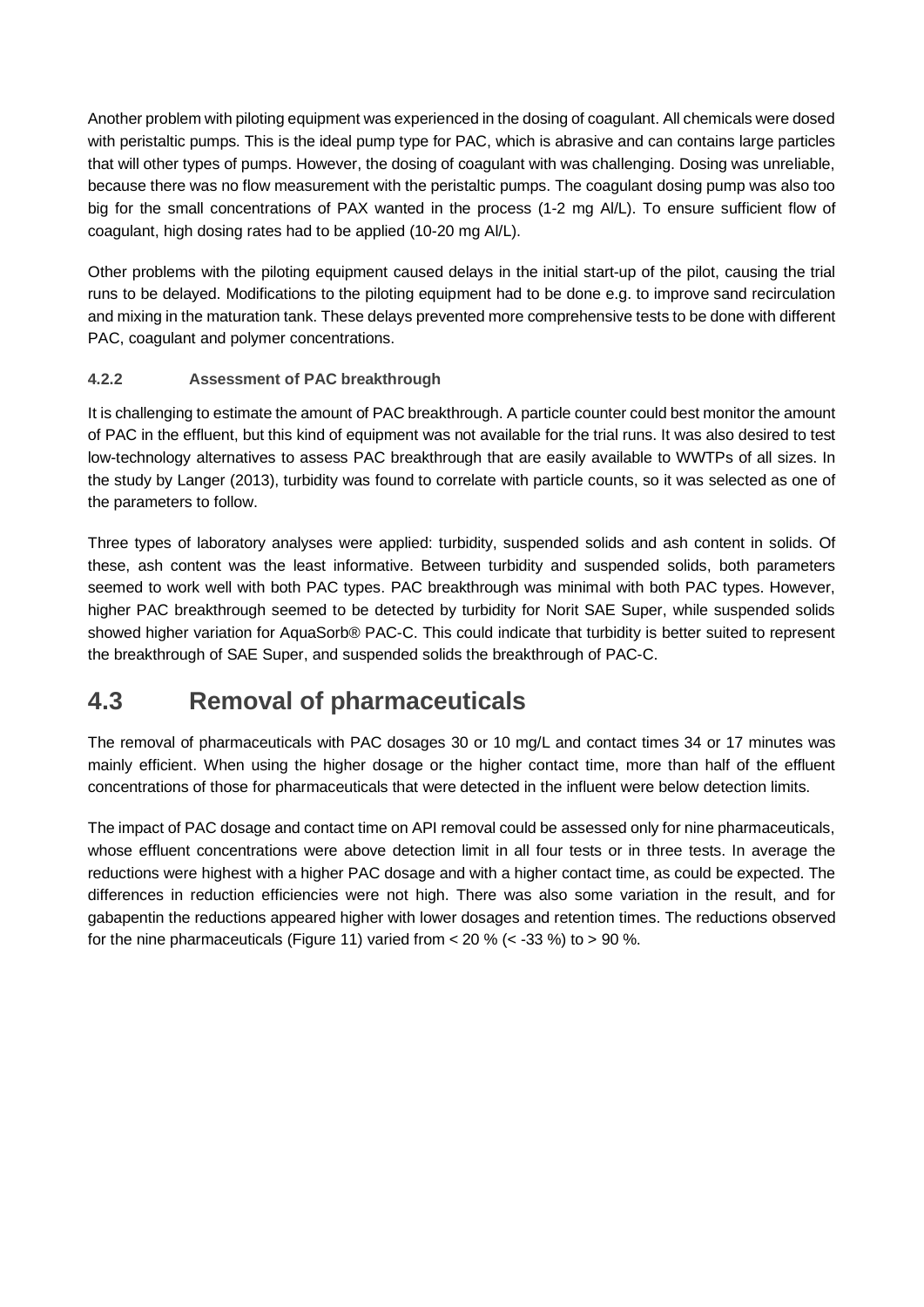## 5 Conclusions

In this study, the separation of PAC from wastewater was tested with ballasted sedimentation. Two types of PAC were applied: the finer Norit SAE Super and the coarse AquaSorb® PAC-C. Different doses of coagulant and polymer were tested with each PAC type to see what doses are needed to separate PAC from wastewater, and to see if the PAC particle size has an effect on the results.

The results of the trial runs show that successful coagulation and flocculation are essential in PAC retention by ballasted sedimentation. Both coagulant and polymer are needed to integrate PAC into flocs and attach to microsand. The settleability of flocs is the main factor on which PAC retention by ballasted sedimentation depends.

Overall, good effluent quality could be achieved with the Actiflo® Carb pilot. The optimal dosing of chemicals was 10 mg Al/L for coagulant and 1.5 mg/L for polymer, with both PAC types and most PAC concentrations. No major difference could be seen in the results between the two PAC types. The finer Norit SAE Super was slightly better captured by ballasted sedimentation, although good results were achieved with both carbons.

High doses of coagulant had to be applied because of problems with the dosing pump. Lower doses of coagulant would probably have been as effective as the high doses tested. Not all chemical doses were tested, because issues with the piloting equipment delayed the trial runs.

The amount of PAC breakthrough can be difficult to detect. In this study, turbidity seemed to better detect the breakthrough of Norit SAE Super, while suspended solids showed higher variation for AquaSorb® PAC-C. Both parameters are however useful in determining the amount of PAC breakthrough.

The removal of pharmaceuticals with PAC dosages 30 and 10 mg/L and contact times 34 and 17 minutes was mainly efficient or very efficient particularly with the higher dosage or higher contact time, with some exceptions such as gabapentin, whose removal efficiency was below 30 % in all tests. The majority of the effluent concentrations in effluents were below detection limit.